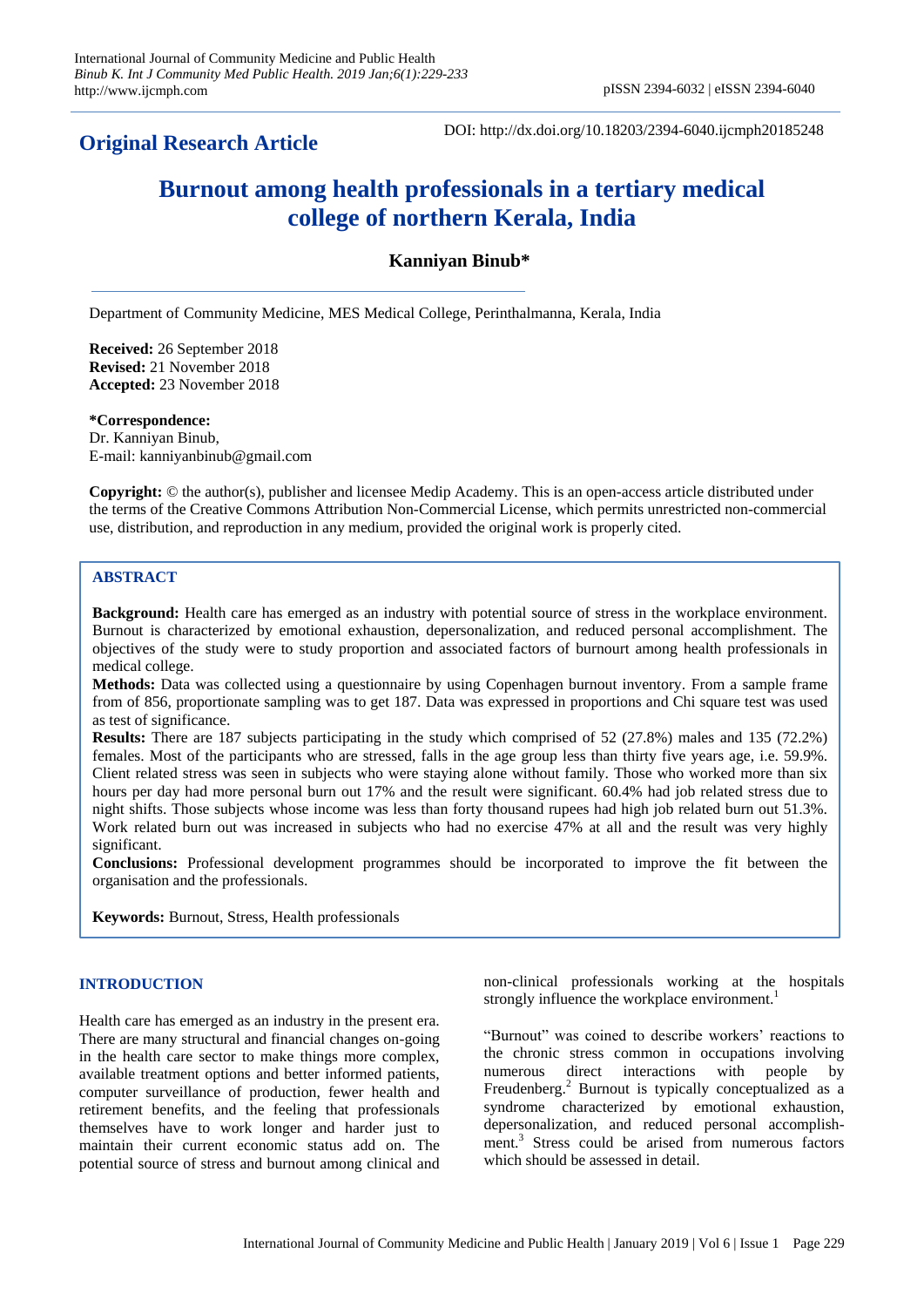The experience of too much pressure and too few sources of satisfaction can develop into a feeling of exhaustion leading to burnout. From exploratory research on people involved in human-services occupations, Maslach in the year 1982 conceptualized burnout as having three dimensions and developed the Maslach Burnout Inventory (MBI). Although initially, her burnout concept was confined to service occupations, in 1993, she extended it to the non-service occupations as well. She did finally acquiesce to the consensus opinion that burnout is prevalent across other job domains as well.<sup>4</sup>

Another scale of burnout was assessed by Copenhagen Burnout Inventory (CBI), a public domain questionnaire developed by the National Institute for Occupational Health, Denmark. The key feature of the CBI is that it differentiates three forms of burnout, which were defined according to the life domain from which it may arise: (1) personal or generic burnout, measuring the degree of physical and psychological exhaustion experienced by the person, regardless of occupational status; (2) workrelated burnout, measuring the degree of physical and psychological exhaustion which is perceived by the person as related to work; and (3) client-related burnout – measuring the degree of physical and psychological exhaustion which is perceived by the person as related to work with clients. Scale scores are calculated by taking the mean of the items in that scale. $5,6$ 

Studies have shown stress adversely impacts the physical and psychological well-beings of doctors.<sup>7</sup> Considerable works has been done in the area of stress among healthcare practitioners throughout the world.

Though an enormous amount of research is available on "stress" in both Western and Indian contexts, there is very little research on "burnout" in the Indian workplaces. For this study, important considerations included evolving an exclusive construct of "executive burnout" in the industrial context which does not exist and also developing the construct of burnout in the Indian context.

Thus, the study aimed to study the prevalence of burn out and its correlates among health professionals in a tertiary medical college hospital at Northern Kerala, India.

#### **METHODS**

A descriptive study was done in a tertiary medical college at Malappuram district, Kerala and the study period was 2 months  $(3<sup>rd</sup>$  January 2017 to  $3<sup>rd</sup>$  March 2017). Data was collected using a questionnaire comprising of sociodemographic profile, health details, job stress details and level of stress by using Copenhagen burnout inventory [CBI] scale, which assess burnout at various dimensions of Personal burnout, Work burnout and patient related burnout among health professionals. And method of selection was by stratified random sampling. Among a sample frame of 856 health professionals from the Department of Human resources development, which included doctors (clinical, non-clinical), post graduates, interns, nurses. Proportionate sampling was done from each strata to get a sample size of 187.

The burden of job stress in total among health care professionals and in different strata was expressed as proportions. The relation of stress with other variables like age, sex, present stay with family, occupation, night shift, working hours, alcohol, smoking, exercise was assessed using Chi square test. The data was entered into excel and transferred to SPSS Trial version 16 for analysis. Ethical clearance was taken from the ethical committee.

#### **RESULTS**

There are 187 subjects participating in the study which comprised of 52 (27.8%) males and 135 (72.2%) females. They were selected randomly from 6 strata proportionate to their population. 3.2% of the subjects complained of back pain and some were on regular medication l. Majority of them were healthy and had no chronic illness. 8% of people were absent for the past one year due to viral fever.

#### **Table 1: Participants from each cohort.**

|                                   |    | <b>Frequency</b> Percentage (%) |
|-----------------------------------|----|---------------------------------|
| Non clinical doctors              | 13 | 7.0                             |
| Non clinical post<br>graduates    |    | 2.1                             |
| <b>Nurses</b>                     | 94 | 50.3                            |
| <b>House surgeons</b>             | 22 | 11.8                            |
| <b>Clinical post</b><br>graduates | 22 | 11.8                            |
| <b>Clinical doctors</b>           | 32 | 17.1                            |

#### *Prevalence of burnout*

Burnout prevalence is expressed in three dimensionspersonal, work related and client related.

Most of the participants who are stressed, falls in the age group less than thirty five years age, i.e. 59.9%. Females in the study sample comprised of 57.2% of the sample population who had job related stress. It was found that work related stress was seen mostly among nurse (41.7%), clinical doctors (11.8%), clinical post graduates  $(9.1\%)$ , interns  $(8\%)$ , non-clinical doctors  $(5.9\%)$  and non-clinical postgraduates (0.5%).

Client related stress was seen in subjects who were staying alone without family. Those who worked more than six hours per day had more personal burn out 17% and the result were significant. Client burnout had no much difference in value with the duration of working hours, but still it was found to be significant. 60.4% had job related stress due to night shifts. Those subjects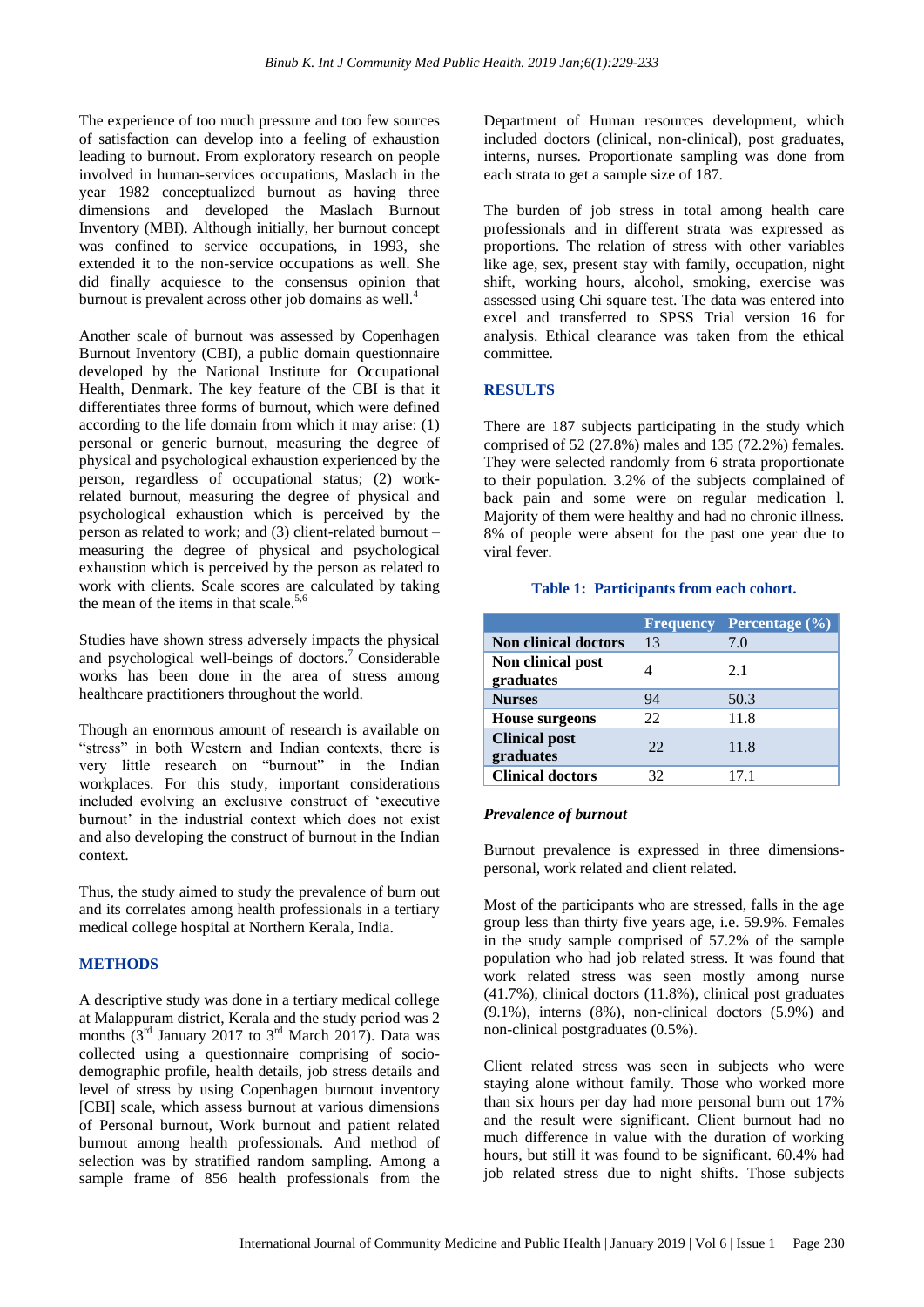whose income was less than forty thousand rupees had high job related burn out 51.3%. Work related burn out was increased in subjects who had no exercise 47% at all and the result was very highly significant.

#### **Table 2: Participants from each department.**

| <b>Departments</b>          | <b>Frequency</b> | Percentage (%)  |
|-----------------------------|------------------|-----------------|
| Physiology                  | $\overline{2}$   | 1.1             |
| <b>Community medicine</b>   | 7                | 3.7             |
| <b>Biochemistry</b>         | $\overline{4}$   | 2.1             |
| <b>Anatomy</b>              | 3                | 1.6             |
| <b>Pathology</b>            | $\overline{2}$   | 1.1             |
| <b>Nursing department</b>   | 40               | 21.4            |
| <b>Operation theatre</b>    | 19               | 10.2            |
| <b>Emergency department</b> | 6                | 3.2             |
| <b>Surgery</b>              | 16               | 8.6             |
| <b>CCU</b>                  | 1                | .5              |
| Cardiology                  | $\overline{2}$   | 1.1             |
| <b>OBG</b>                  | 7                | 3.7             |
| Labourroom                  | 5                | 2.7             |
| <b>Oncology</b>             | 3                | 1.6             |
| <b>Pulmonology</b>          | 3                | 1.6             |
| <b>Medicine</b>             | 16               | 8.6             |
| <b>NICU</b>                 | $\mathbf{1}$     | .5              |
| <b>Private rooms</b>        | $\overline{2}$   | 1.1             |
| <b>PICU</b>                 | $\overline{2}$   | 1.1             |
| <b>Medicine ot</b>          | $\mathbf{1}$     | $\overline{.5}$ |
| Psychiatry                  | 6                | 3.2             |
| <b>Orthopedics</b>          | 8                | 4.3             |
| <b>ENT</b>                  | 5                | 2.7             |
| <b>Pediatrics</b>           | $\,8\,$          | 4.3             |
| Ophthalmology               | 5                | 2.7             |
| <b>Neurology</b>            | $\overline{2}$   | 1.1             |
| <b>Dermatology</b>          | 3                | 1.6             |
| <b>Anaesthesia</b>          | 5                | 2.7             |
| Neurosurgery                | $\mathbf{1}$     | .5              |
| <b>Radiology</b>            | $\overline{2}$   | 1.1             |

#### **Table 3: Prevalence of each dimension of Copenhagen burnout inventory.**

|                      | <b>Personal burn out</b> |                 | <b>Work related burnout</b> |                 | <b>Client burnout</b> |                 |
|----------------------|--------------------------|-----------------|-----------------------------|-----------------|-----------------------|-----------------|
|                      | N(%)                     | $X^2$ (P value) | N(%)                        | $X^2$ (P value) | N(%)                  | $X^2$ (P value) |
| Occupation           |                          |                 |                             |                 |                       |                 |
| Non clinical doctors | 5(2.7)                   |                 | 11(5.9)                     |                 | 3(1.6)                |                 |
| Non clinical PG      | 0(0.0)                   |                 | 1(0.5)                      |                 | 0(0)                  |                 |
| <b>Nurses</b>        | 28(15)                   |                 | 78 (41.7)                   |                 | 16(8.6)               |                 |
| Interns              | 5(2.7)                   |                 | 15(8)                       |                 | 4(2.1)                |                 |
| Clinical PG          | 8(4.3)                   |                 | 17(9.1)                     |                 | 2(1.1)                |                 |
| Clinical doctors     | 10(5.3)                  |                 | 22(11.8)                    |                 | 3(1.6)                |                 |
| Age (in years)       |                          |                 |                             |                 |                       |                 |
| $<$ 35               | 41(21.9)                 |                 | 112 (59.9)                  |                 | 22(11.8)              |                 |
| $36 - 45$            | 15(8)                    |                 | 27(14.4)                    |                 | 6(3.2)                |                 |
| >46                  | 0(0)                     |                 | 5(2.7)                      |                 | 0(0)                  |                 |
| <b>Gender</b>        |                          |                 |                             |                 |                       |                 |
| Male                 | 15(8)                    |                 | 37(19.8)                    |                 | 4(2.1)                |                 |
| Female               | 41(21.9)                 |                 | 107(57.2)                   |                 | 24(12.8)              |                 |

Continued.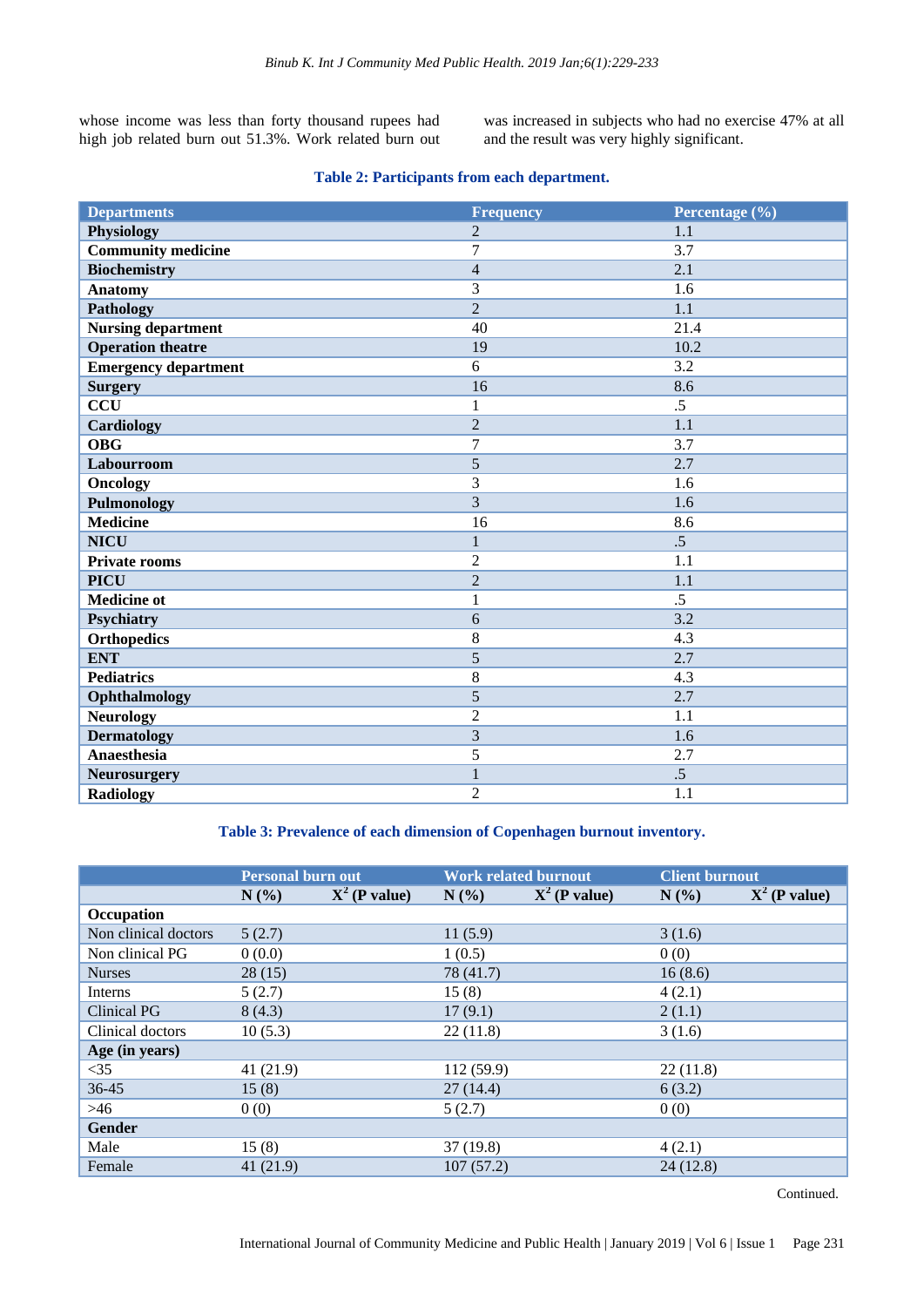|                      | Personal burn out |                 | <b>Work related burnout</b> |                 | <b>Client burnout</b> |                 |
|----------------------|-------------------|-----------------|-----------------------------|-----------------|-----------------------|-----------------|
|                      | N(%)              | $X^2$ (P value) | N(%)                        | $X^2$ (P value) | N(%)                  | $X^2$ (P value) |
| <b>Present stay</b>  |                   |                 |                             |                 |                       |                 |
| With family          | 28(15)            | $0.01*$         | 74 (39.60)                  |                 | 8(4.30)               |                 |
| Without family       | 28(15.0)          |                 | 70 (37.40)                  |                 | 20 10.70)             |                 |
| <b>Working hours</b> |                   |                 |                             |                 |                       |                 |
| $<=$ 6               | 24 (12.80)        | $0.03*$         | 48 (25.7)                   |                 | 14(7.5)               | $0.02*$         |
| >6                   | 32 (17.10)        |                 | 96 (51.30)                  |                 | 14(7.5)               |                 |
| Night shift          |                   |                 |                             |                 |                       |                 |
| Absent               | 13(7)             |                 | 31(16.60)                   |                 | 5(2.70)               |                 |
| Present              | 43(23)            |                 | 113 (60.40)                 |                 | 23 (12.30)            |                 |
| <b>Income</b>        |                   |                 |                             |                 |                       |                 |
| $<$ Rs 40000         | 33 (17.6)         |                 | 96 (51.30)                  |                 | 20(10.7)              |                 |
| $>$ Rs 40000         | 2.3(12.3)         |                 | 48 (25.70)                  |                 | 8(4.3)                |                 |
| <b>Alcohol</b>       |                   |                 |                             |                 |                       |                 |
| Non-alcoholic        | 56 (29.9)         |                 | 143 (76.50)                 |                 | 28(15)                |                 |
| Alcoholic            | 0(0)              |                 | 1.00(0.5)                   |                 | 0(0)                  |                 |
| <b>Exercise</b>      |                   |                 |                             |                 |                       |                 |
| No                   | 27(14.4)          |                 | 89 (47)                     | $0.004***$      | 18(9.6)               |                 |
| Some                 | 14(7.5)           |                 | 27(14.4)                    |                 | 8(4.3)                |                 |
| Regular              | 15(8)             |                 | 28(15)                      |                 | 2(28)                 |                 |

\*significant, \*\*high significant, \*\*very high significant.

#### **DISCUSSION**

In the present study, it was found that the prevalence of work related stress was seen mostly among nurse which accounted almost 41.7% followed by clinical doctors (11.8%), clinical post graduates (9.1%), interns (8%), non clinical doctors (5.9%) and non-clinical postgraduates  $(0.5\%)$ .

Health Professionals are exposed to stress from emotions and situations that arouse outside the patient relationship. They have to work in an increasingly litigious and unforgiving environment. <sup>8</sup> Bureaucratic requirements imposed upon them are increasing and keep changing.<sup>9</sup> Medical knowledge is advancing rapidly and doctors have to constantly keep in touch with it. These changes are often so rapid that by the time health professionals have acclimatised with one change something else may come up or evolve.

Most of the participants who are stressed falls in the age group less than thirty five years age, i.e. 59.9%. In a study conducted in Finland by Kirsi, it was found age was separately related to burnout at ages separately in men and women. Among women, the association between age and burn out was negative in the early work years, positive in the late work years and non-existent in between. Females in the present study comprised of 57.2% of the sample population who had job related stress more than men. The Finland study showed that in young women, highest burnout prevalence was found in younger people in younger group and extreme older in the aged ones. $10$ 

The importance of family support need not be explained as it is a proven fact that it helps individuals to cope with the ongoing stressors. In the present study, Client burnout had no difference between staying with or without family. Likewise, those who worked more than six hours per day had more personal burn out (17%) and the result were significant. Client burnout had no big difference with the duration of working hours more than six hours, but still it was found to be significant. But in a study conducted by Amoafao it was found that more the duration of working hours, more the work related stress. $^{11}$ 

In the present study, 60.4% had job related stress due to night shifts. A study done by Lajoie concluded that women working in a rapid forward rotating shift pattern have poorer sleep quality according to self-reported indicators of the validated PSQI and they have a higher prevalence of the metabolic syndrome compared with women who work during the day only. However, sleep quality did not mediate the relationship between shift work and the metabolic syndrome, suggesting that there are other psycho physiological pathways linking shift work to increased risk for heart disease.<sup>12</sup> Analyses of the data demonstrated in Greek hospitals reflected that overall, hospital doctors presented low levels of job satisfaction in relation to salary. Our findings were also similar in the manner, those subjects whose income was less than forty thousand rupees had high job related burn out 51.3%. 13

The effects of academic examination stress on health behaviour were assessed in university students by Steptoe. It was hypothesized that the anticipation of examinations would lead to increases in cigarette smoking and alcohol consumption, and to decreases in